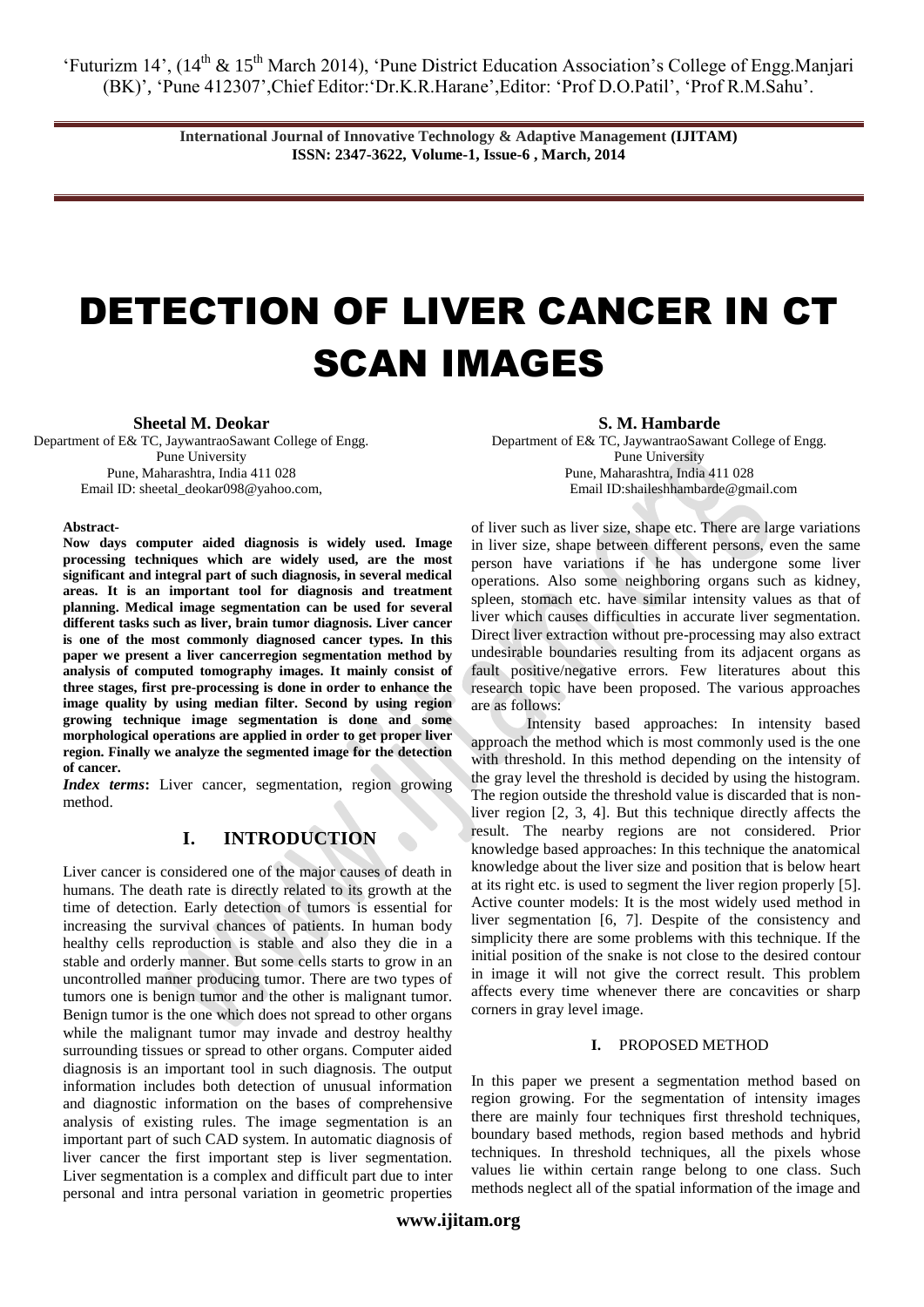'Futurizm 14', (14<sup>th</sup> & 15<sup>th</sup> March 2014), 'Pune District Education Association's College of Engg.Manjari (BK)', 'Pune 412307', Chief Editor: 'Dr.K.R.Harane', Editor: 'Prof D.O.Patil', 'Prof R.M.Sahu'.

> **International Journal of Innovative Technology & Adaptive Management (IJITAM) ISSN: 2347-3622, Volume-1, Issue-6 , March, 2014**

do not cope well with noise or blurring at boundaries. Boundary based method: is based on the concept that the pixel values change rapidly at the boundary between two regions. In this method a gradient operator is applied. Converting the edge pixel at the boundaries to the region of interest is a difficult task.The region based methods: use the postulate that the neighboring pixels within one region have similar values. The method compares each pixel with its neighbor if the criteria s satisfied the pixel is said to belong to the same class or to its neighbor. The hybrid techniques: combine boundary and the region criteria.

In region based segmentation each of the pixels in a region is similar with respect to some characteristics or computed property such as color, intensity or texture. If the similarity criteria are not met accurately it produces undesirable results. Following are some of them

- I. The segmented image may be smaller or larger than the actual
- II. Over or under segmentation of the image
- III. Fragmentation

Region growing is a simple region-based image segmentation method. This method examines neighboring pixels of seed point and determines whether the neighboring pixel should be added to the region [8, 9]. This process is repeated until all pixels belong to some region. Region growing approaches uses the important fact that pixels which are close together have similar gray values. This method often gives very good segmentation results.

# *Basic concepts of seed point:*

The first step in region growing is to select a seed point. The regions are then grown from these seed points to adjacent points depending on similarity criterion. Since regions are grown based on the similarity criteria the information which is provided by the image is very important such as intensity threshold value, histogram of the image etc. Important issues about region growing are:

- The selection of suitable seed point
	- The similarity criteria
- The value of minimum area

Some advantages and disadvantages of region growing Advantages:

- It can correctly separate the regions that have same properties we define.
- It can provide the original images which have clear edges the good segmentation results.
- Need a small numbers of seed point and then grow the region a simple concept.
- Good noise immunity

Disadvantages:

- The computation time is large.
- Noise or variation of intensity may result in holes.

# **II.** DESCRIPTION OF THE METHOD

### Image pre-processing:

Median filter is used in pre-processing step in order to enhance morphological definition of the input image by sharpening discontinuities, and removing noise in homogeneous regions while preserving object boundaries and fine details.



Figure 2: Diagram of the proposed system

Along with the filtering we introduced Gaussian function so that the output image will be more adaptive for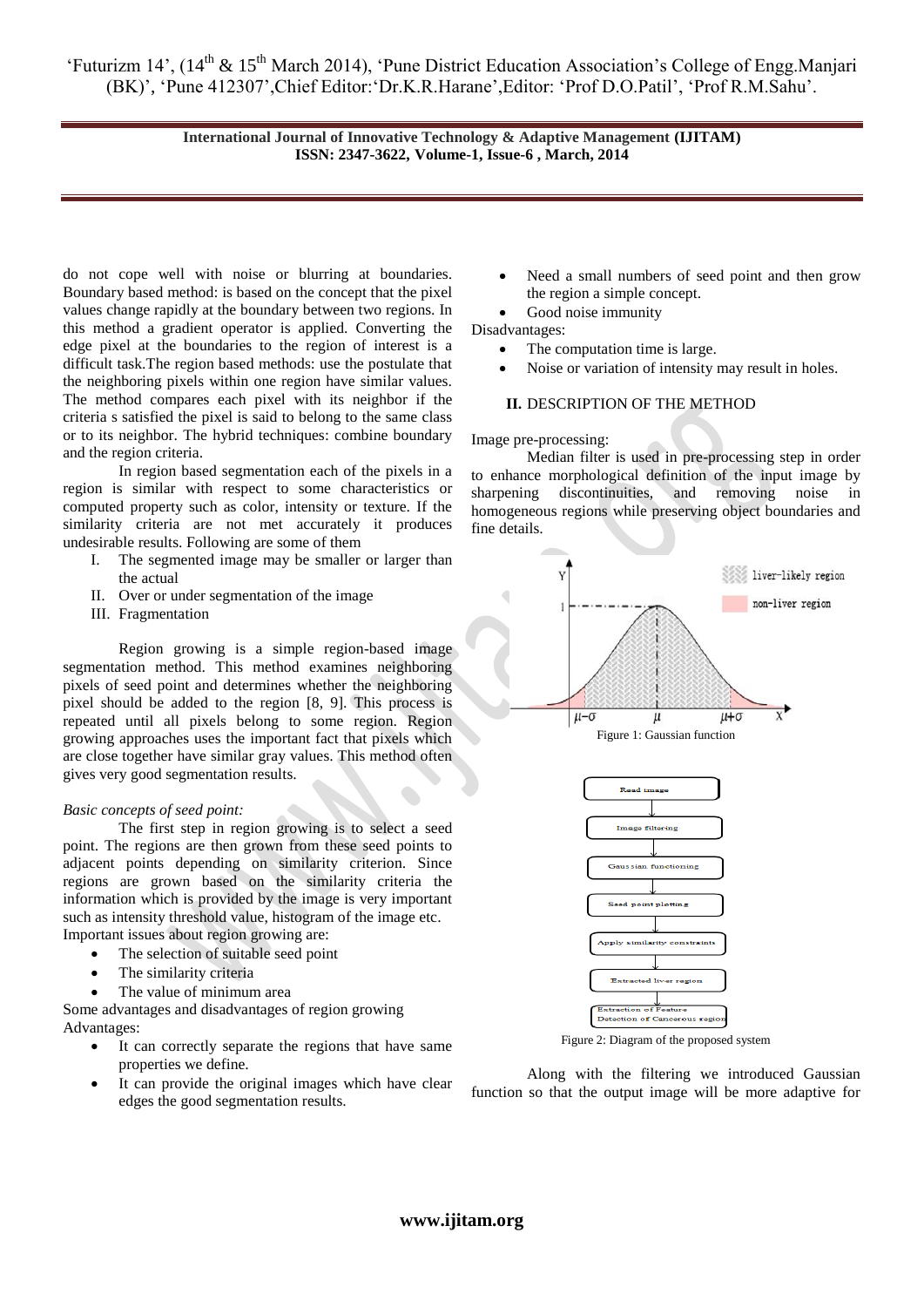'Futurizm 14', (14<sup>th</sup> & 15<sup>th</sup> March 2014), 'Pune District Education Association's College of Engg.Manjari (BK)', 'Pune 412307', Chief Editor: 'Dr.K.R.Harane', Editor: 'Prof D.O.Patil', 'Prof R.M.Sahu'.

> **International Journal of Innovative Technology & Adaptive Management (IJITAM) ISSN: 2347-3622, Volume-1, Issue-6 , March, 2014**

liver segmentation. The Gaussian function is a symmetric bell shaped curve as shown in Fig.2. Here,  $\mu$  is the mean whereas  $\sigma$  is the variance. The pixels with the intensities in the range  $\mu$ -σ,  $\mu$ +σ have higher probability to fall in the liver region. Otherwise they are deemed as non-liver pixels.

Segmentation of liver using region growing:

Along with liver segmentation method we are combining prior knowledge about the liver. That is the information regarding the location of liver in abdomen, its size and intensity distribution. The region growing process starts with plotting of seed point *SP* which is obtained automatically. Mean of the input image is calculated whose coordinates are denoted as  $(x_c, y_c)$ . The region is then grown from this seed point  $SP<sup>n</sup>$  by adding the neighboring pixel whose satisfies the similarity constraints given by equation (5).

 $|\mathbf{I}^n(x, y) - \mu^n| < \sigma^n(5)$ 

Where  $I^n(x, y)$  is the intensity value of pixel  $(x, y)$ .  $\mu^n$ represents the average intensity value of the grown region while  $\sigma^n$  is the standard deviation value. This can be calculated as follows:

$$
\mu = \frac{1}{N} \sum_{i=1}^{N} I^{n}(x_{i}, y_{i})
$$

$$
\sigma = \sqrt{\frac{1}{N} \sum_{i=1}^{N} (I^{n}(x_{i}, y_{i}) - \mu)^{2}}
$$

Extraction of features for segmentation of liver cancer region

Image features extraction stage is very important in image processing techniques. After the segmentation of liver region the features can be obtained from the segmented liver region. The features used are

- Area of interest
- Contrast enhancement.

The first feature is used to eliminate isolated pixels and a very small candidate. This eliminates a good number of extra regions. The second feature contrast enhancement, in this less than 15 HU has a very high predictive value for benignity (99%).

# **III.** RESULTS AND DISCUSSION

We have performed experiment on variety of CT images. Figure 4, shows an abdominal CT scan image of a patient with liver tumor. The liver is located along the left half of the image. With the help of pre-processing and region growing method the liver is segmented from CT image. The segmented liver is shown in Figure 5. Our experiment was performed on CT data sets stored as JPG images, 512 by 512 pixels with a 12 bit fray level resolution. The results showed that the tested images had fast and reliable segmentation. After segmentation is performed we can locate the cancerous region by using the feature extraction as it can be seen in Figure 6. The efficiency of the proposed system is better. We developed a technique for automatic segmentation of CT liver image.



Figure 3: Abdominal CT image



Figure 4: Enhanced image



Figure 5: Segmented Liver Region